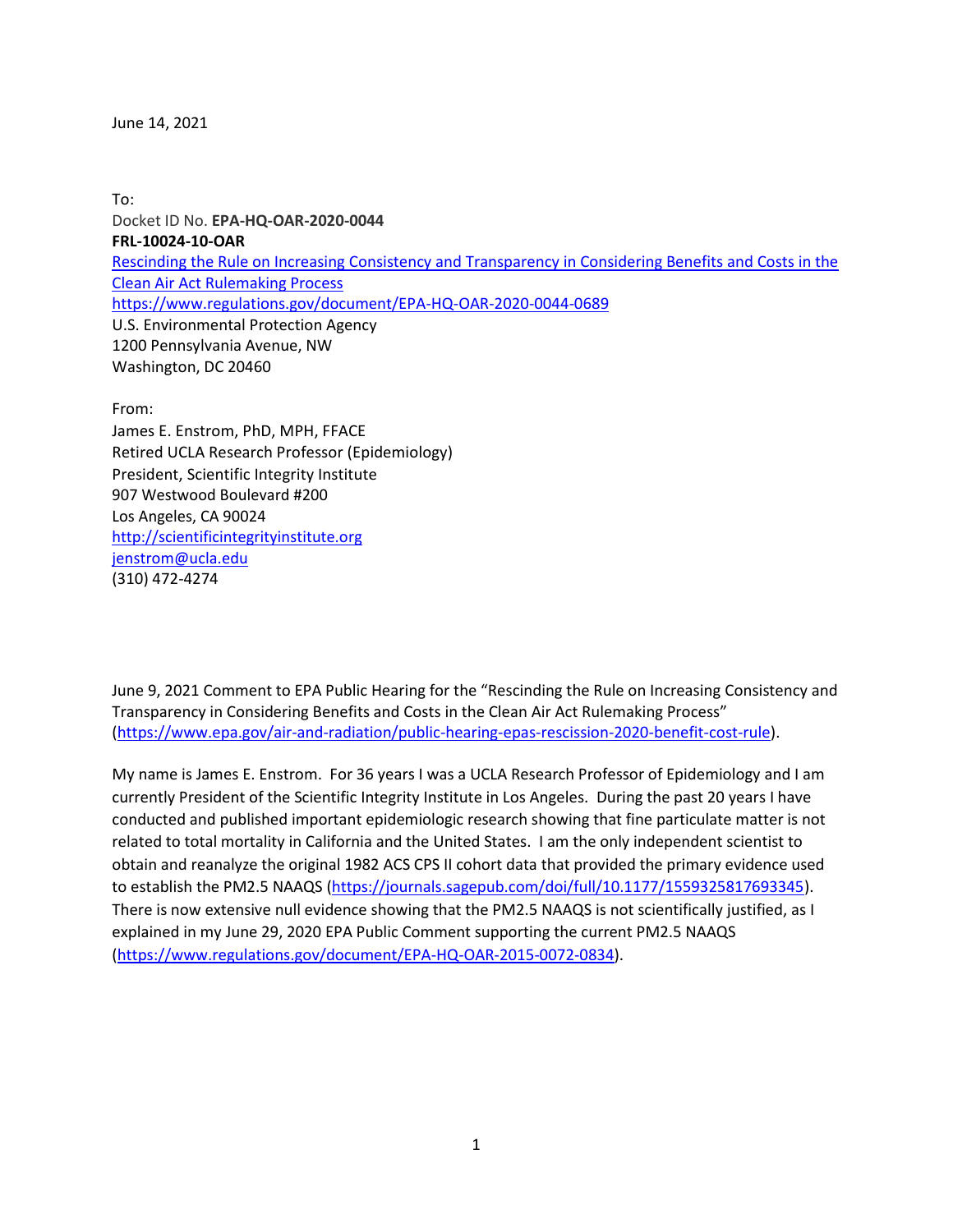I strongly oppose rescinding the EPA Benefits and Costs Rule that is the subject of this hearing. My August 3, 2020 EPA Public Comment [\(https://www.regulations.gov/comment/EPA-HQ-OAR-2020-0044-](https://www.regulations.gov/comment/EPA-HQ-OAR-2020-0044-0681) [0681\)](https://www.regulations.gov/comment/EPA-HQ-OAR-2020-0044-0681) provides strong justification for "[Increasing Consistency and Transparency in Considering Benefits](https://www.epa.gov/air-and-radiation/proposed-rule-increasing-consistency-considering-benefits-and-costs-clean-air-act)  [and Costs in the Clean Air Act Rulemaking Process](https://www.epa.gov/air-and-radiation/proposed-rule-increasing-consistency-considering-benefits-and-costs-clean-air-act)". I will resubmit this comment to EPA and send it to the other speakers in this hearing. In particular, I am opposed to the misuse of co-benefits in EPA regulations. A 2011 EPA report stated that Clean Air Act regulations will generate benefits that will exceed costs "by a factor of more than 30 to one." However, the vast majority of these claimed monetized benefits did not pertain to the pollutants targeted by EPA regulations, but rather are derived from PM2.5 co-benefits. Primary evidence challenging the EPA use of PM2.5 mortality-related cobenefits is contained in the 257-page December 16, 2019 CASAC [Particulate Matter](https://yosemite.epa.gov/sab%5Csabproduct.nsf/E2F6C71737201612852584D20069DFB1/$File/EPA-CASAC-20-001.pdf) Policy Assessment [Report.](https://yosemite.epa.gov/sab%5Csabproduct.nsf/E2F6C71737201612852584D20069DFB1/$File/EPA-CASAC-20-001.pdf) In summary, there are no proven PM2.5 premature deaths in the US and the monetary benefits of EPA regulations have been grossly exaggerated.

Rather than immediately rescind the EPA Benefits and Costs Rule, I propose that it first be fully assessed by qualified experts for and against the Rule at a one-day conference sponsored by EPA. A precedent for such a conference is the February 26, 2010 California Air Resources Board Symposium "Estimating Premature Deaths from Long-term Exposure to PM2.5" [\(https://cal-span.org/unipage/?site=cal](https://cal-span.org/unipage/?site=cal-span&owner=CARB&date=2010-02-26)[span&owner=CARB&date=2010-02-26\)](https://cal-span.org/unipage/?site=cal-span&owner=CARB&date=2010-02-26). This symposium included six prominent experts responsible for establishing the PM2.5 NAAQS, as well as six prominent critics, including myself. The symposium was moderated by the then CASAC Chair Jonathan Samet and it included two EPA representatives. The full 6.5 hour PM2.5 symposium is still posted at the above CARB weblink and on my Scientific Integrity Institute website [\(http://www.scientificintegrityinstitute.org/Enstrom022610.pdf\)](http://www.scientificintegrityinstitute.org/Enstrom022610.pdf).

Consistency and transparency must be essential elements of the assessment of benefits and costs of Clean Air Act regulations. A bipartisan conference on this subject would be a good faith effort to show that objective conduct and assessment of scientific evidence still matters in the formulation of EPA regulations. If EPA is to maintain credibility in its regulatory policy, it is very important it base this policy on objective and transparent science. I plan to reach out to EPA and the other speakers at this hearing and find out if they will support a conference on the benefits and costs of Clean Air Act regulations. In addition to objectively assessing benefits and costs, the conference must also assess the PM2.5 NAAQS now that EPA wants to reexamine the December 2020 decision to retain the existing PM2.5 NAAQS [\(https://www.epa.gov/newsreleases/epa-reexamine-health-standards-harmful-soot-previous](https://www.epa.gov/newsreleases/epa-reexamine-health-standards-harmful-soot-previous-administration-left-unchanged)[administration-left-unchanged\)](https://www.epa.gov/newsreleases/epa-reexamine-health-standards-harmful-soot-previous-administration-left-unchanged).

For convenience, I have attached below my August 3, 2020 Public Comment in support of retaining the EPA Rule on Increasing Consistency and Transparency in Considering Benefits and Costs in the Clean Air Act Rulemaking [\(https://www.regulations.gov/comment/EPA-HQ-OAR-2020-0044-0681\)](https://www.regulations.gov/comment/EPA-HQ-OAR-2020-0044-0681).

Thank you very much for considering my comments.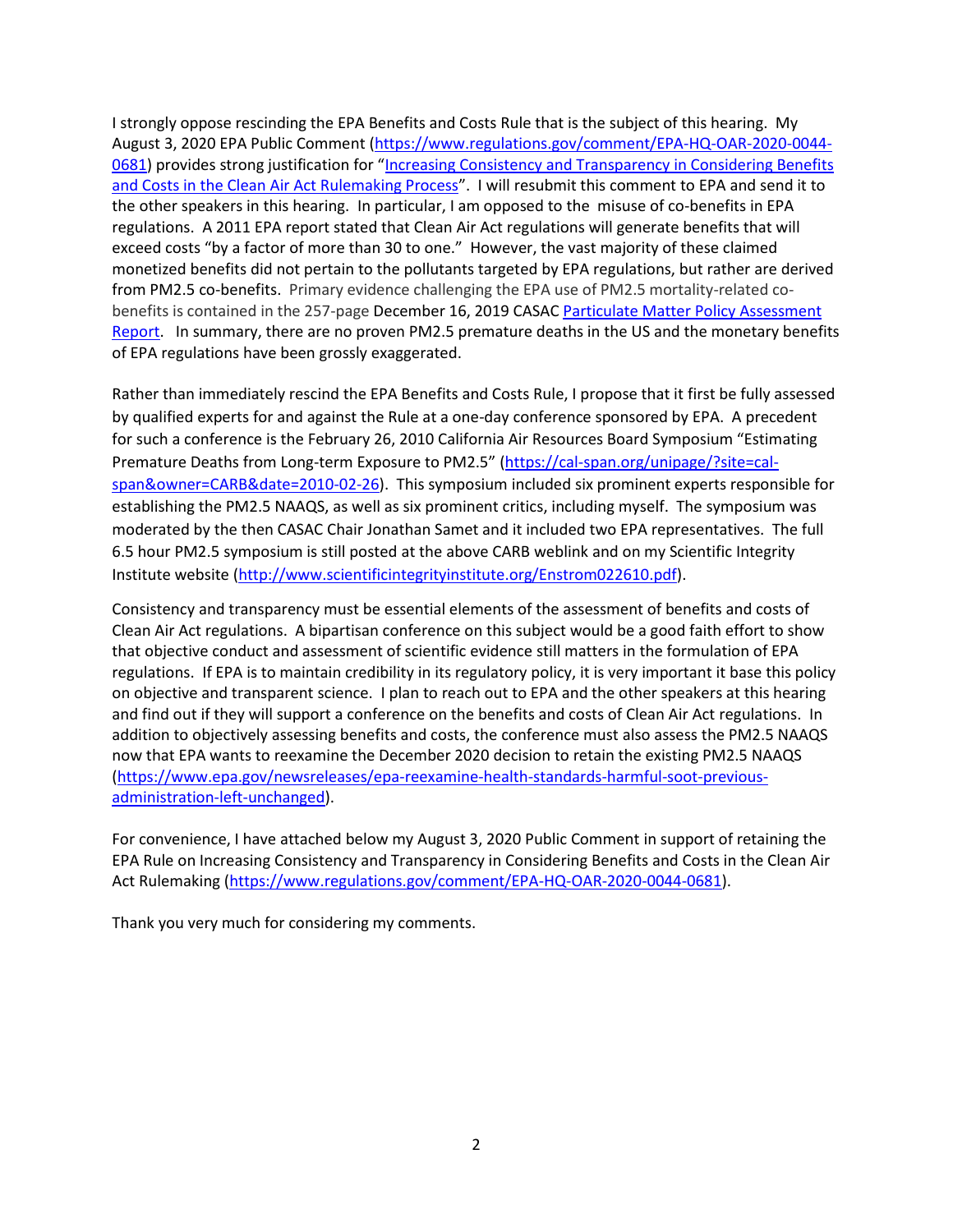#### August 3, 2020

To: Docket ID No. **EPA-HQ-OAR-2020-00044 FRL-10010-62-OAR** [Increasing Consistency and Transparency in Considering Benefits and Costs in the Clean Air Act](https://www.epa.gov/air-and-radiation/proposed-rule-increasing-consistency-considering-benefits-and-costs-clean-air-act)  [Rulemaking Process](https://www.epa.gov/air-and-radiation/proposed-rule-increasing-consistency-considering-benefits-and-costs-clean-air-act) <https://www.regulations.gov/document?D=EPA-HQ-OAR-2020-0044-0001> U.S. Environmental Protection Agency 1200 Pennsylvania Avenue, NW Washington, DC 20460

From:

James E. Enstrom, PhD, MPH, FFACE Retired UCLA Research Professor (Epidemiology) President, Scientific Integrity Institute 907 Westwood Boulevard #200 Los Angeles, CA 90024 [http://www.scientificintegrityinstitute.org](http://www.scientificintegrityinstitute.org/) [jenstrom@ucla.edu](mailto:jenstrom@ucla.edu) (310) 472-4274

I am a retired Research Professor/Researcher from the School of Public Health and Jonsson Comprehensive Cancer Center at UCLA and I am President of the Scientific Integrity Institute in Los Angeles. I hold a PhD in elementary particle physics from Stanford University and an MPH and postdoctoral certificate in epidemiology from UCLA. I have published important epidemiologic research showing that fine particulate matter (PM2.5) is not related to total mortality in the ACS Cancer Prevention Study cohorts (CPS I and CPS II). I am the only independent scientist to obtain and analyze original CPS cohort data. My epidemiologic research provides strong evidence that the EPA PM2.5 NAAQS is scientifically unjustified. My research has been cited in CASAC documents re PM2.5.

The purpose of my comment is to support the efforts described in "[Increasing Consistency and](https://www.epa.gov/air-and-radiation/proposed-rule-increasing-consistency-considering-benefits-and-costs-clean-air-act)  [Transparency in Considering Benefits and Costs in the Clean Air Act Rulemaking Process](https://www.epa.gov/air-and-radiation/proposed-rule-increasing-consistency-considering-benefits-and-costs-clean-air-act)" with regard to the misuse of co-benefits in EPA regulations. In 2011 EPA published a report "[The Benefits and Costs of](https://www.epa.gov/sites/production/files/2015-07/documents/fullreport_rev_a.pdf)  [the Clean Air Act from 1990 to 2020](https://www.epa.gov/sites/production/files/2015-07/documents/fullreport_rev_a.pdf)". This report stated that Clean Air Act regulations will generate benefits that will "reach approximately \$2.0 trillion in 2020" and that the benefits of these regulations exceed costs "by a factor of more than 30 to one." However, there are estimates that the vast majority of these claimed monetized benefits did not pertain to the pollutants targeted by EPA regulations, but rather derived from PM2.5 co-benefits. The benefits versus costs of EPA regulations were analyzed in detail in a 2011 NERA Report ["An Evaluation of the PM2.5 Health Benefits Estimates in Regulatory](https://www.nera.com/content/dam/nera/publications/archive2/PUB_RIA_Critique_Final_Report_1211.pdf)  [Impact Analyses for Recent Air Regulations](https://www.nera.com/content/dam/nera/publications/archive2/PUB_RIA_Critique_Final_Report_1211.pdf)" and this Report confirmed that most of the quantified benefits were the result of PM2.5 ancillary benefits. My comment focuses on the evidence that there are no proven PM2.5 premature deaths in the US, which in turn means that no monetary value can be assigned to co-benefits supposedly due to PM2.5 deaths. This evidence is another reason that PM2.5 co-benefits are invalid and grossly exaggerate the monetary benefits of EPA regulations.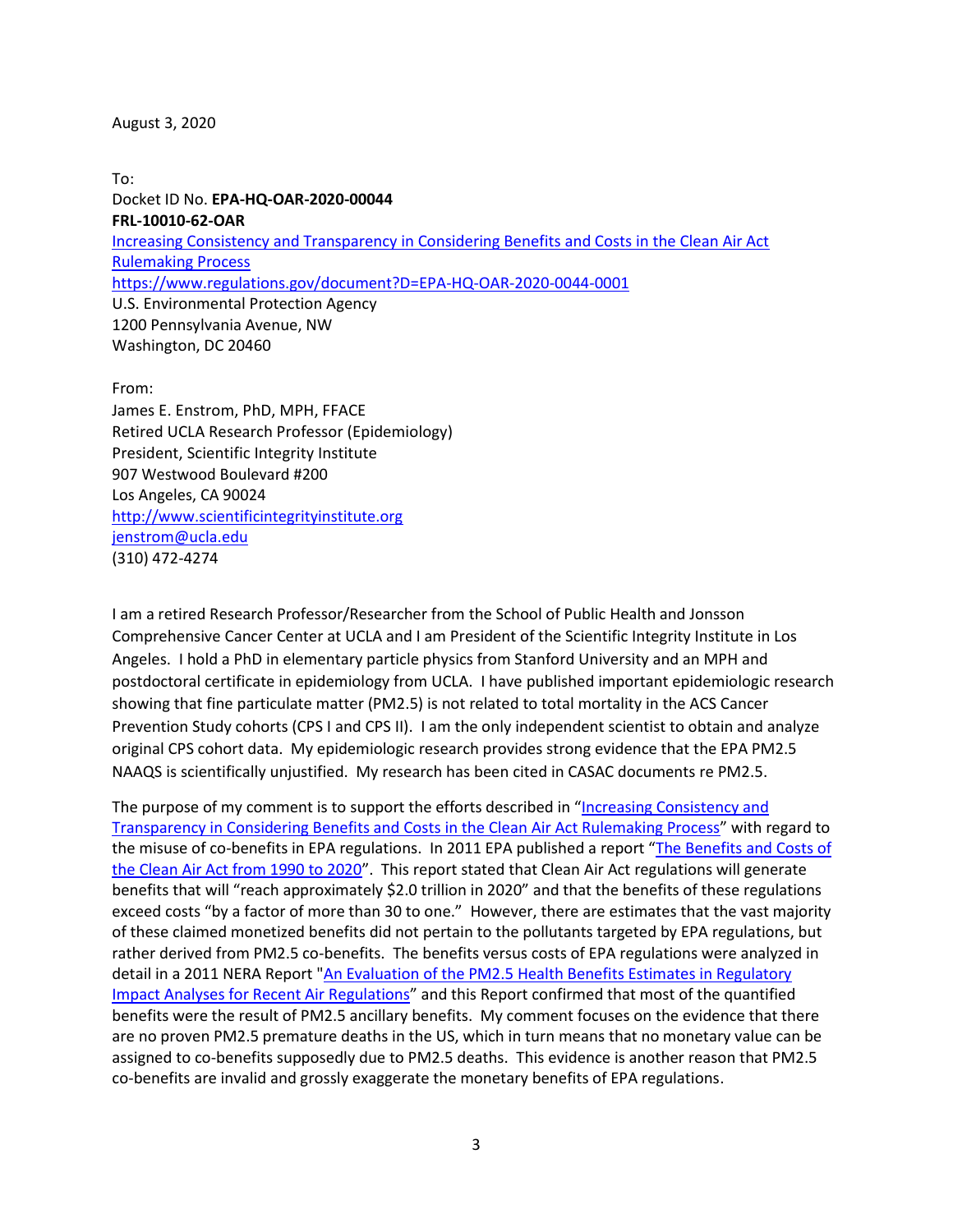Primary evidence challenging the EPA use of PM2.5 mortality-related co-benefits is contained in the 257-page December 16, 2019 EPA Clean Air Scientific Advisory Committee (CASAC) PM Policy [Assessment \(PA\) Report.](https://yosemite.epa.gov/sab%5Csabproduct.nsf/E2F6C71737201612852584D20069DFB1/$File/EPA-CASAC-20-001.pdf) Key summary text from this Report regarding PM2.5 health effects is: Page 1: The Draft PM PA depends on a Draft Particulate Matter (PM) Integrated Science Assessment (ISA) that, as noted in the April 11, 2019, CASAC Report on the Draft PM ISA, does not provide a sufficiently comprehensive, systematic assessment of the available science relevant to understanding the health impacts of exposure to PM, due largely to a lack of a comprehensive, systematic review of relevant scientific literature; inadequate evidence and rationale for altered causal determinations; and a need for clearer discussion of causality and causal biological mechanisms and pathways. Page B-21: "The PA states (p. 3-21) that "The draft ISA concludes that, 'collectively, this body of evidence is sufficient to conclude that a causal relationship exists between long-term PM2.5 exposure and total mortality'." However, since "this body of evidence" consists primarily of associations in studies that did not fully control for causally relevant covariates (such as month and daily high and low temperatures) and that were not designed or analyzed to permit valid causal inferences, the conclusion that "this body of evidence is sufficient to conclude that a causal relationship exists between long-term PM2.5 exposure and total mortality" is unwarranted. It is not implied by, or consistent with, the principles of sound science previously discussed.

Further evidence challenging the EPA use of PM2.5 mortality-related co-benefits is contained in my [June](https://www.regulations.gov/document?D=EPA-HQ-OAR-2015-0072-0834)  [29, 2020 Comment](https://www.regulations.gov/document?D=EPA-HQ-OAR-2015-0072-0834) in support of the EPA Administrator's [April 30, 2020 proposed decision](https://www.federalregister.gov/documents/2020/04/30/2020-08143/review-of-the-national-ambient-air-quality-standards-for-particulate-matter) to retain the current National Ambient Air Quality Standards for Particulate Matter. The following are six primary reasons that PM2.5 does not *cause* premature deaths in the US:

**a**) No Etiologic Mechanism: This is no experimental proof that 1-5 lifetime grams (<100 µg/day) of PM2.5 causes death

b) Weak Epidemiologic Risk: Tiny positive relative risks (RR<1.10) do not prove that PM2.5 causes death and reductions of in PM2.5 levels have not clearly reduced the supposed mortality risks

c) Ecological Fallacy: PM2.5 monitors of ambient air provide inaccurate measurements of individual human exposure and there are NO PM2.5 measurements of individual exposure

d) Uncontrolled Confounding Variables: Co-pollutants, temperature, geography, and other factors can reduce or eliminate an apparent relationship

e) Access to Underlying Data: Enstrom independent analysis of American Cancer Society data (CA CPS I and CPS I) demonstrates the importance of access to underlying epidemiologic data (see next section) f) Totality of US Cohort Studies Shows NO Relationship: Objective meta-analysis shows NO statistically significant relationship between long-term PM2.5 exposure and total mortality in nine US and six California prospective epidemiologic cohorts

My detailed [October 17, 2019 Comment](https://yosemite.epa.gov/sab/sabproduct.nsf/F729E7D8E248A2C5852584970009565A/$File/Enstrom+Comment+to+CASAC+re+090519+EPA+PM+PA+101719.pdf) on the 2019 Draft EPA PM PA contains strong evidence that there is NO causal relationship between PM2.5 and total mortality in the US and it demonstrates the importance of access to underlying data as per the proposed EPA Transparency Rule. To illustrate the severe flaws in 2019 PM PA, I focus on the "All-cause mortality" portion of Figure 3-3 within Section 3.2.3 PM2.5 Concentrations in Key Studies Reporting Health Effects of Chapter 3 REVIEW OF THE PRIMARY STANDARDS FOR PM2.5 of the 2019 PM PA. A key sentence on page 3-52 states "To evaluate the PM2.5 air quality distributions in key studies in this review, we first identify the epidemiologic studies assessed in the draft ISA that have the potential to be most informative in reaching conclusions on the primary PM2.5 standards."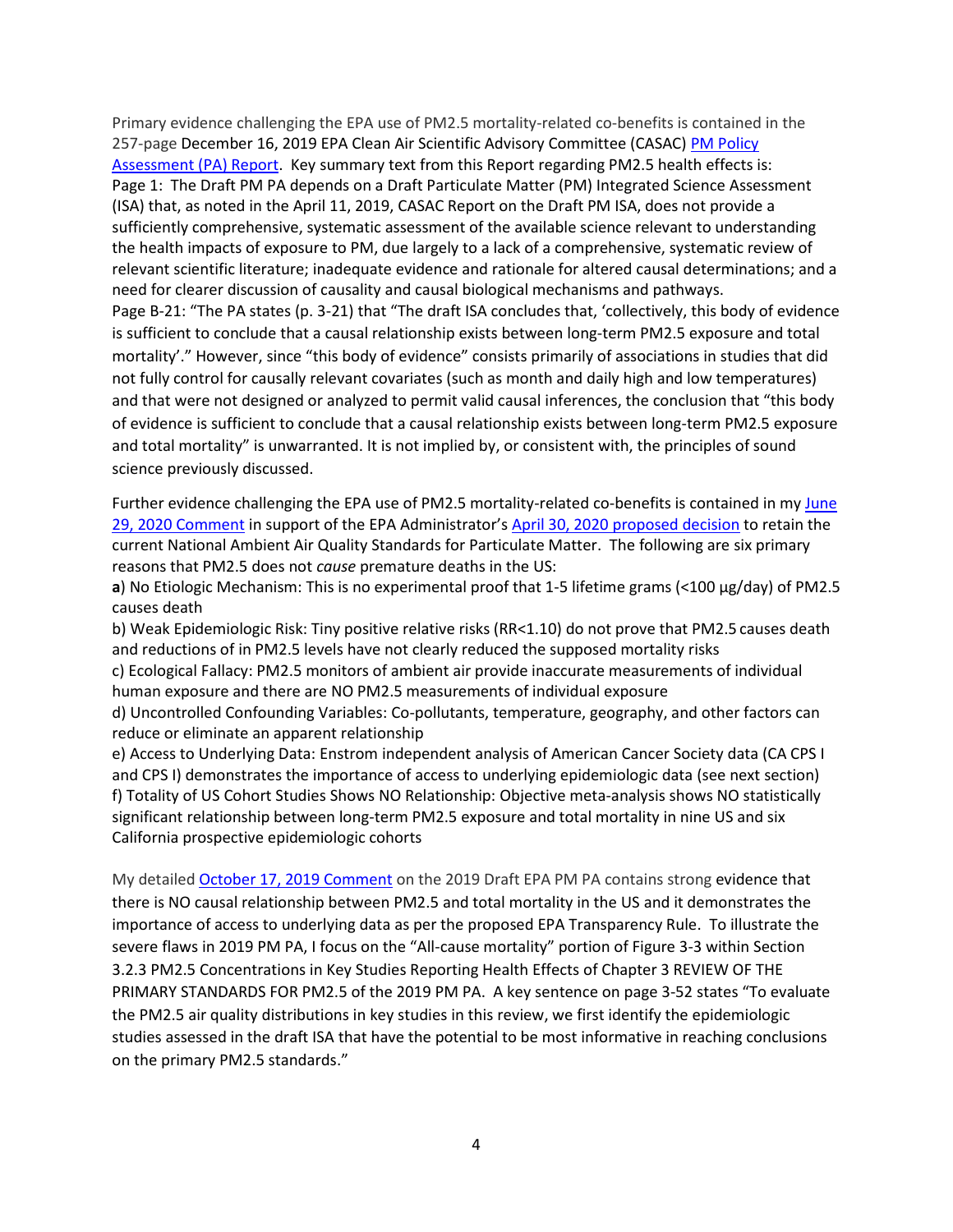Unfortunately, Figure 3-3 on page 3-54 does not properly describe the results from the nine US prospective cohort studies of PM2.5 and total mortality. Figure 3-3 of 2019 PM PA deliberately misrepresents the US epidemiologic evidence on the relationship of PM2.5 to total (all cause) mortality and obscures the null relationship that exists in a proper meta-analysis of the nine major US cohort studies with published findings. Particularly troubling is the unjustified omission from the 2019 PM PA of my March 28, 2017 "[Fine Particulate Matter and Total Mortality in Cancer Prevention Study](doi:%2010.1177/1559325817693345)  [Reanalysis](doi:%2010.1177/1559325817693345)" in *Dose-Response* (Enstrom 2017) and my May 29, 2018 "[Response to Criticism](doi:%2010.1177/1559325818769728)" in *Dose-Response* (Enstrom 2018). My seminal reanalysis of ACS CPS II identified major flaws in [Pope 1995,](https://doi.org/10.1164/ajrccm/151.3_Pt_1.669) the key study underlying the 1997 PM NAAQS.

Instead of properly examining the detailed findings in my reanalysis, SECTION 11.2: Long-Term PM2.5 Exposure and Total Mortality of the 2018 PM ISA dismissed my reanalysis in two *inaccurate* sentences: "A recent reanalysis of early ACS results observed a null association between county-level averages of PM2.5 measured by the Inhalable Particle Network between 1979 and 1983 and deaths between 1982 and 1988 (HR: 1.01; 95% CI: 1.00, 1.02) (Enstrom, 2017). Inconsistencies in the results could be due to the use of 85 counties in the ACS analysis by Enstrom (2017) and 50 Metropolitan Statistical Areas in the original ACS analysis (Pope et al., 1995)."

A proper meta-analysis of the relationship between PM2.5 and total mortality in nine US cohort studies is given in the September 28, 2018 Intrepid Insight (II) article **"**[Statistical Review of Competing Findings](https://intrepidinsight.com/pm25-statreview/)  [in Fine Particulate Matter and Total Mortality Studies](https://intrepidinsight.com/pm25-statreview/)".

### **II Table B3: Intrepid Insight Computation of Fixed and Random Effects Meta-Analysis**

**Nine US Cohorts That Analyzed Ambient Fine Particulate Matter (PM2.5) and Total (All-cause) Mortality**

**Relative Risk (RR and 95% CI) of Total Mortality Associated with Increase of 10** μg/m³ **in PM2.5**

| <b>US Cohort Studies</b>                      | <b>Author Year RR Table</b> |                | <b>F-U Years</b> | <b>RR</b> | 95%CI(L) 95%CI(U) |       |
|-----------------------------------------------|-----------------------------|----------------|------------------|-----------|-------------------|-------|
| <b>Veterans Study</b>                         | Lipfert 2000                | Т6             | 1986-1996        | 0.890     | 0.850             | 0.950 |
| Medicare (MCAPS) Eastern US                   | <b>Zeger 2008</b>           | T3             | 2000-2005        | 1.068     | 1.049             | 1.087 |
| Medicare (MCAPS) Central US                   | Zeger 2008                  | T3             | 2000-2005        | 1.132     | 1.095             | 1.169 |
| Medicare (MCAPS) Western US                   | Zeger 2008                  | T3             | 2000-2005        | 0.989     | 0.970             | 1.008 |
| <b>ACS Cancer Prevention Study (CPS II)</b>   | <b>HEI RR140 2009</b>       | T34            | 1982-2000        | 1.028     | 1.014             | 1.043 |
| <b>Nurses Health Study</b>                    | Puett 2009                  | T3             | 1992-2002        | 1.260     | 1.020             | 1.540 |
| <b>Health Professionals FU Study</b>          | <b>Puett 2011</b>           | T2             | 1989-2002        | 0.860     | 0.720             | 1.020 |
| Harvard Six Cities Study (H6CS)               | Lepeule 2012                | T <sub>2</sub> | 1974-2009        | 1.140     | 1.070             | 1.220 |
| Agricultural Health Study                     | Weichenthal 2015 T2         |                | 1993-2009        | 0.950     | 0.760             | 1.200 |
| NIH-AAPR Diet and Health Study                | Thurston 2016 T2 F3         |                | 2000-2009        | 1.025     | 1.000             | 1.049 |
| National Health Interview Survey              | Parker 2018                 | T3corr         | 1997-2011        | 1.016     | 0.979             | 1.054 |
| Intrepid Insight Random Effects Meta-Analysis | 1.031                       | 0.997          | 1.066            |           |                   |       |

Q Test Statistic = 109.5100704 I^2 90.87%

Cochrane's Q Test for Homogeneity of Studies (Null Hypothesis: Studies are Homogenous) P-Value =  $6.69843E-19 \rightarrow$  Since Studies fail Test for Homogeneity, Random Effects Meta-Analysis Yields Summary RR = 1.031 (0.997-1.066), which is statistically consistent with 1.000 (NO relationship)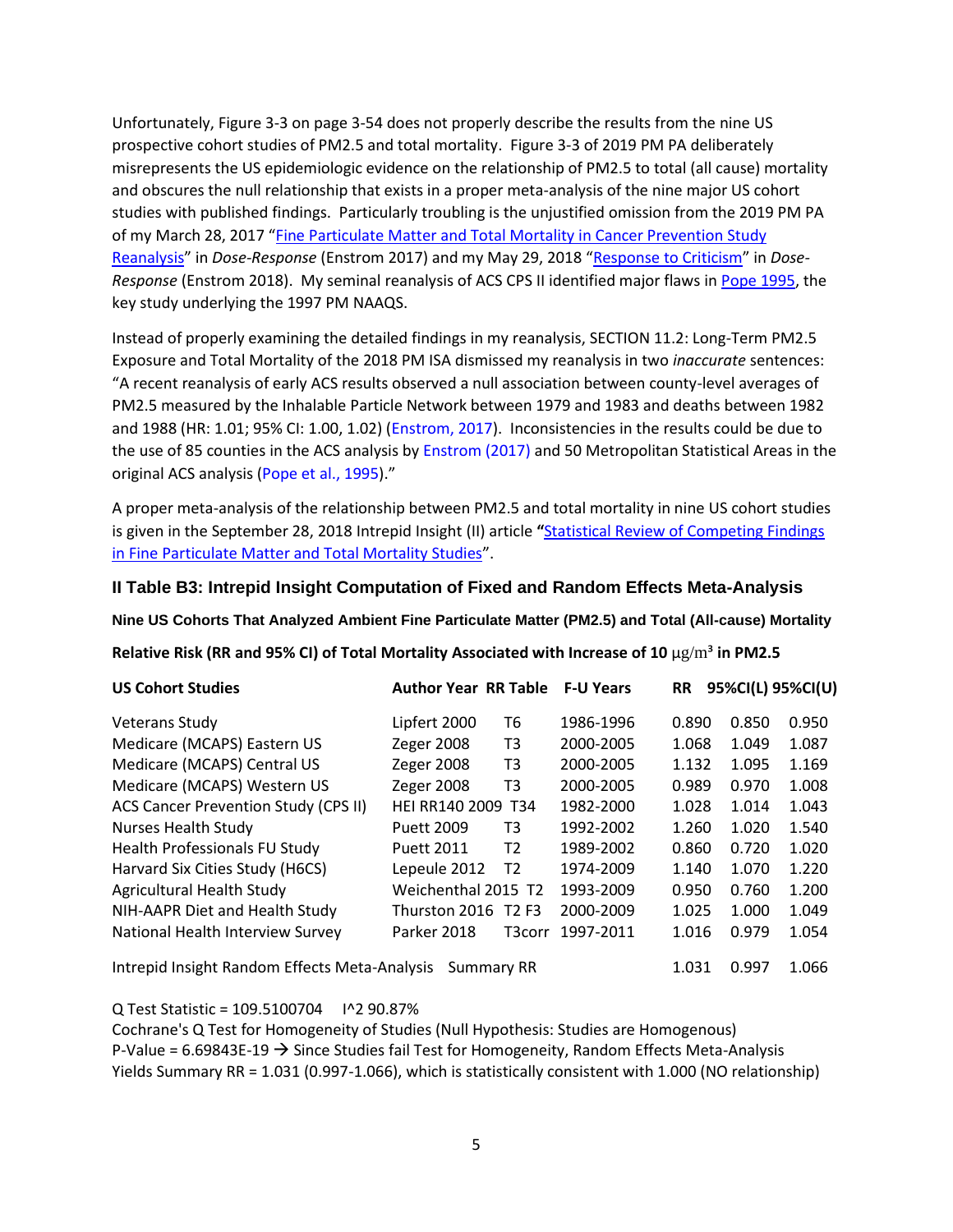The original Zeger 2008 analysis of the Medicare cohort (MCAPS) was included in this meta-analysis rather than the Di 2017 analysis, because of the serious concerns about Di 2017 that I stated in my [October 12, 2017](http://www.scientificintegrityinstitute.org/Enstrom071817.pdf) *NEJM* letter. Dominici, the key author on both studies, does not explain how the overall RR increased from 1.044 in the Zeger 2008 analysis to 1.073 in the Di 2017 analysis. Di 2017 does not even cite Zeger 2008. If the Medicare (MCAPS) cohort is removed from the meta-analysis because it does not properly control for confounders, II Table B4 shows that the Summary RR = 1.014 (0.973- 1.057), which is also NO relationship.

Contrary to the evidence in the detailed II Table B3, the 2019 PM PA Figure 3-3 misrepresents the US evidence and inappropriately includes Canadian evidence. For instance, Figure 3-3 omits the null findings in the original Veterans Study (Lipfert 2000), as shown in II Table B3. In addition, Figure 3-3 includes results from the CPS II cohort twice (Pope 2015 and Turner 2016) and does not mention that my reanalysis found serious flaws in Pope 1995, HEI 2000, and HEI 2009. These flaws raise doubts about the validity of subsequent 'secret science' CPS II analyses by Pope and Turner. Figure 3-3 includes results from the Medicare cohort five times (Di 2017, Shi 2016, Wang 2017, Kiomourtzoglou 2016, Zeger 2008). There is no mention that the original Medicare study (Zeger 2008) is not consistent with the recent study (Di 2017). Figure 3-3 includes results from the Nurses Health Study twice (Puett 2009 and Hart 2015) and there is no mention that Puett 2009 and Puett 2011 omitted California subjects, who most likely had null findings. Inclusion of multiple hazard ratio (RR) results from the same cohort is inappropriate and gives the misleading impression that the RRs in most of the US cohorts are positive. Inclusion in Figure 3-3 of results from Canadian studies is totally inappropriate because these positive Canadian RRs are not relevant to PM2.5 findings and policy assessment in the US. To show how the 2019 PM PA presented these results, Figure 3-3 on page 3-54 of the 2019 PM PA is reproduced below. First, I document that there is NO relationship between PM2.5 and total mortality in California.

## **II Table B7: Intrepid Insight Computation of Fixed and Random Effects Meta-Analysis**

### **Six CA Cohorts That Analyzed Ambient Fine Particulate Matter (PM2.5) and Total (All-cause) Mortality**

### **Relative Risk (RR and 95% CI) of Total Mortality Associated with Increase of 10** μg/m³ **in PM2.5**

| <b>California Cohort Studies</b>                                                              | <b>Author Year</b> |  | <b>RR Table</b>                        | <b>F-U Years</b> | <b>RR</b> |                         | 95%CI(L) 95%CI(U) |
|-----------------------------------------------------------------------------------------------|--------------------|--|----------------------------------------|------------------|-----------|-------------------------|-------------------|
| Adventist Health Study (AHSMOG)                                                               | McDonnell 2000     |  | T3+                                    | 1977-1992        | 1.000     | 0.950                   | 1.050             |
| CA ACS Cancer Prevention (CA CPS I)                                                           | Enstrom 2005       |  | T7                                     | 1983-2002        | 0.997     | 0.978                   | 1.016             |
| Medicare (MCAPS) Western US                                                                   | Zeger 2008         |  | T3                                     | 2000-2005        | 0.989     | 0.970                   | 1.008             |
| CA ACS Cancer Prevention (CA CPS II)                                                          | Krewski 2010       |  | T2                                     | 1982-2000        | 0.968     | 0.916                   | 1.022             |
| California Teachers Study                                                                     | Ostro 2015         |  | Appx                                   | 2001-2007        | 1.010     | 0.980                   | 1.050             |
| CA NIH-AAPR Diet and Health Study                                                             | Thurston 2016      |  | T <sub>2</sub> F <sub>3</sub>          | 2000-2009        | 1.017     | 0.990                   | 1.040             |
| Intrepid Insight Fixed Effects Meta-Analysis<br>Intrepid Insight Random Effects Meta-Analysis |                    |  | <b>Summary RR</b><br><b>Summary RR</b> |                  |           | 0.988<br>0.999<br>0.988 | 1.009<br>1.009    |
|                                                                                               |                    |  |                                        |                  | 0.999     |                         |                   |

#### Q Test Statistic = 4.7683 I^2 -4.86%

Cochrane's Q Test for Homogeneity of Studies (Null Hypothesis: Studies are Homogenous) P-Value =  $0.4448 \rightarrow$  Since Studies satisfy Test for Homogeneity, Fixed and Random Effects Meta-Analysis Yield Summary RR = 0.999 (0.988-1.009), which is statistically consistent with 1.000 (NO relationship)